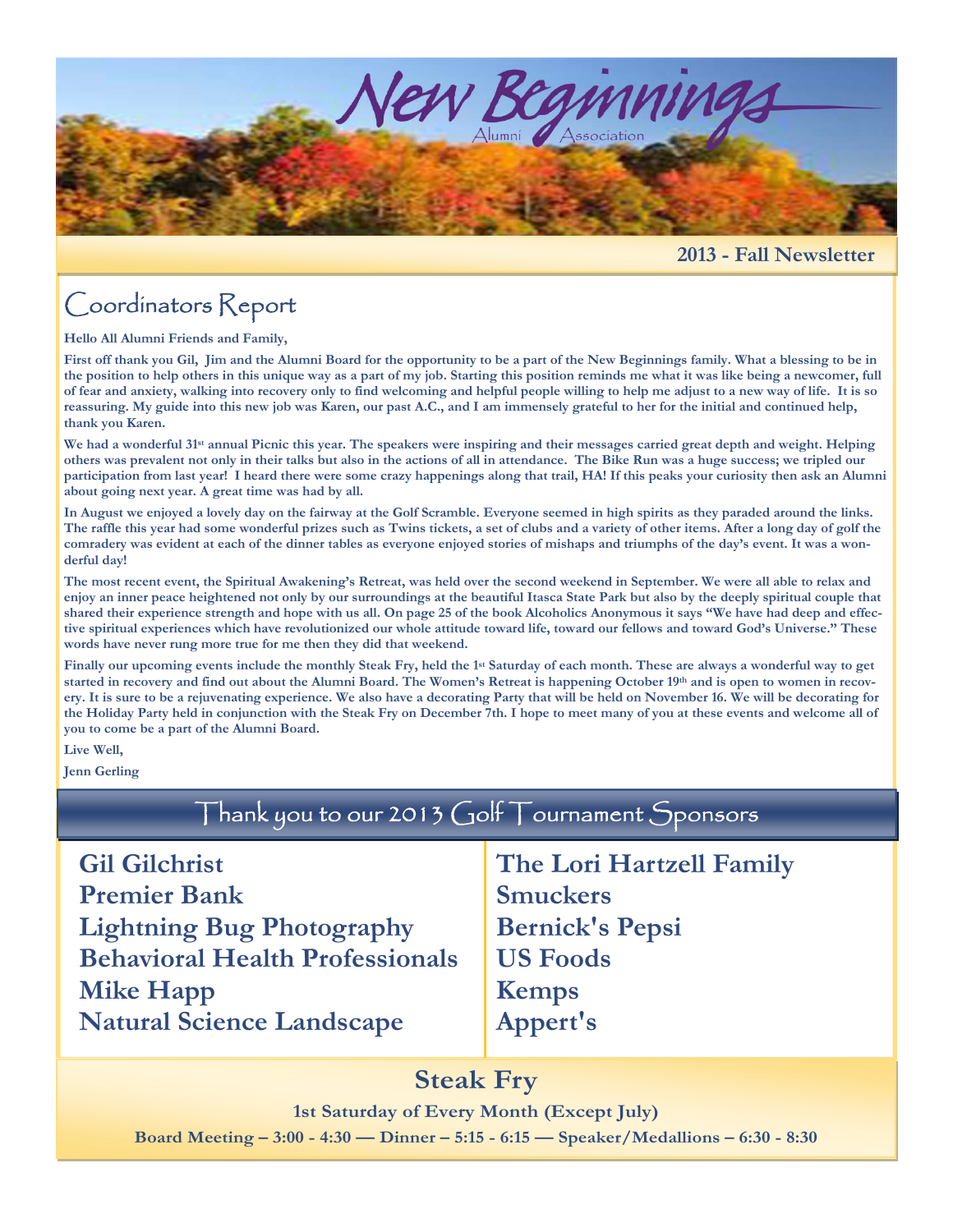## Upcoming Events



**Saturday, October 19th, 2013 Time: 9:00 - 2:00 Place: New Beginnings Hall RSVP: Liz Weinauer - 763.245.1067 lizzm621@yahoo.com Lunch Served - Free will offering** 



**Holiday Party Saturday, December 7th** 

•God, grant me the serenity to accept the things I cannot change, the courage to change the things I can and the wisdom to know the difference•

The NBWAA Scholarship Fund

**New Beginnings Alumni Association is offering a scholarship to alumni that meet the following criteria:**

- **1. Completed a semester of college within the last 6 months.**
- **2. Applicants must also demonstrate high financial need and maintain a 2.25 GPA.**
- **3. Recipients must be accepted as regularly enrolled students.**
- **4. Submit a copy of the transcript showing your name and the name of the institution.**
- **5. Write a personal statement to the scholarship committee addressing your academic and personal goals.**
- **6. A letter of reference from an individual who is not a family member or significant other.**

**Please email Jenn at : JenniferG@newbeginningsatwaverly.com** 

## **Newsletter Contact Database**

**We will now only be sending the newsletter in paper form to individuals without electronic mail. If you would like to receive the New Beginnings Alumni Association newsletter sent via electronic form,** 

**visit our website www.newbeginningsatwaverly.com/alumni and fill out the form.**

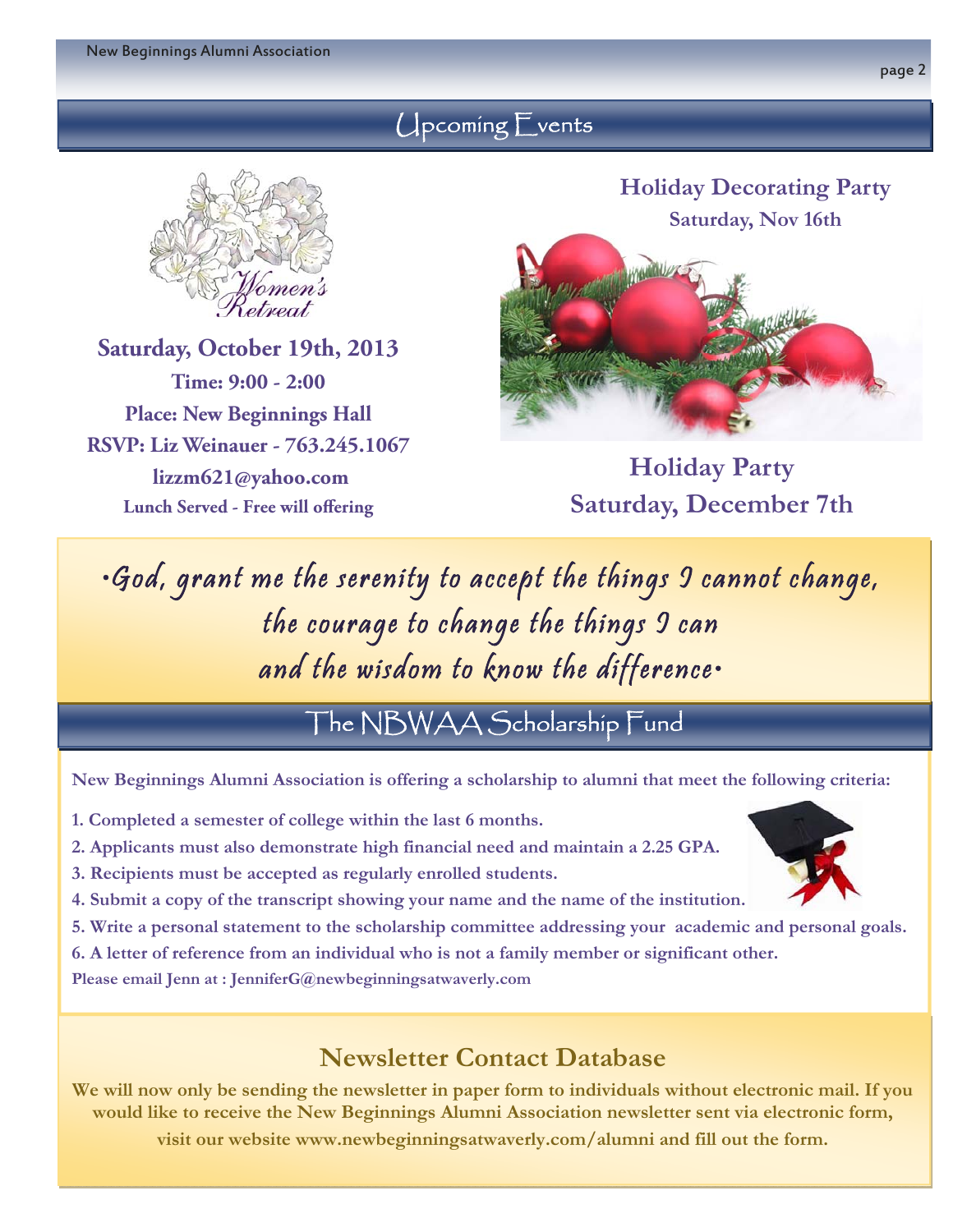## A recent Alumni tells his story: "Miracle of Choice"

 **With my luggage in my hands I looked at the New Beginnings building and took a deep, depressed breath. Depression and fear were constant companions in my life. Like many alcoholics, lugging those two around in my small daily life had been the norm for sometime.** 

 **I had relapsed years earlier after some good sobriety time. Drink for a while till misery appeared and then back to meetings. Once I felt better, the voices of justification and self-knowledge would return and a new round of determined controlled drinking began…again. Ultimately, I was drinking daily, unemployable and locked up in my apartment for days at a time to drink in "Peace." My kids grown, I was dishonestly reassuring them things were great in each phone call. Employment and financial issues? Something or someone was usually to blame.** 

 **As I entered New Beginnings my children were many miles away and united in their detachment from this drunken dishonest man I had become. Like the hundreds who entered before me, the arrogant illusion that I had the upper hand in anything was now replaced with the knowledge that I was the fool and addiction was again leading me around by the nose. My self knowledge? It nearly killed me.** 

 **The first few days are a bit fuzzy. I managed to get through them thanks to the nursing staff and techs. The kindness and understanding of the mentor they assigned to me gave me great comfort. Without a doubt the staff at NBW understands this illness. It's structure surrounded me with recovery. The staff and schedule were taking on my illness until I could mentally be in a place to invest in my life again.** 

 **Because of their compassion, care and professionalism I was reintroduced to honesty, accountability, openmindedness. Long lost traits that alcoholism kicks to the curb as it takes over your life. Traits that are essential today and everyday to maintain sobriety, along with regular meetings and a good sponsor.** 

 **Thanks to one of the speakers I was reminded that miracles were around me if I chose to see them. I chose to see them instead of the worlds imperfections I trained my mind to see when drinking.** 

 **Choice…beautiful choice! THAT is the miracle. I have choice back in my life everyday that I am sober and do the simple things that are asked.** 

 **John M.** 

#### **NBWAA Mission Statement**

**The Alumni Association is a non-profit organization. We function solely to provide sober support for patients and their families who have completed treatment at New Beginnings. We are here in the spirit of fun and fellowship to celebrate our recovery, share it with you, and provide contacts for patients graduating treatment and to provide opportunities for service to all alumni.** 

### Guru's Corner

**I was recently standing in line to make a purchase and overheard a woman talking to the store clerk about the fact that she was worried about the people her son hung out with. I told her she was right, she should be concerned about the kind of people he was doing things with. "Really, who do you hang out with?" she asked. Immediately I puffed out my chest and answered, "These days I hang out with the winners!"** 

**I want to thank you all for the wonderful job you are doing to get and keep your recovery. Every morning we have to wake up and slay a dragon before our feet even hit the ground. We gladly and graciously ask the God of our understanding to keep us sober and straight for the day then humbly and happily thank Him at night for keeping us sober and straight that day. Throughout the day there are a few actions the program has taught us to take that never dawned on us in the throes of our addiction. Things like telling the truth or being truly sorry for our defects and being ready for God to take us to a better place. We have to wonder why these were such difficult concepts for us. We were naughty, bad and even evil at times but not anymore. Now we pray for God to put someone in our lives to be helpful to that day. When agitated we pause and wait for the right answer to come. Today our reliance is on a Power greater than ourselves and this is shown through our attendance to the needs of others.** 

**What an honor it is for me to associate with all of you. You are all good and decent people that care about each other and are willing to help at the drop of a hat. God is crazy about you and loves you wildly! Life is short, pray hard, read the book. Gil**